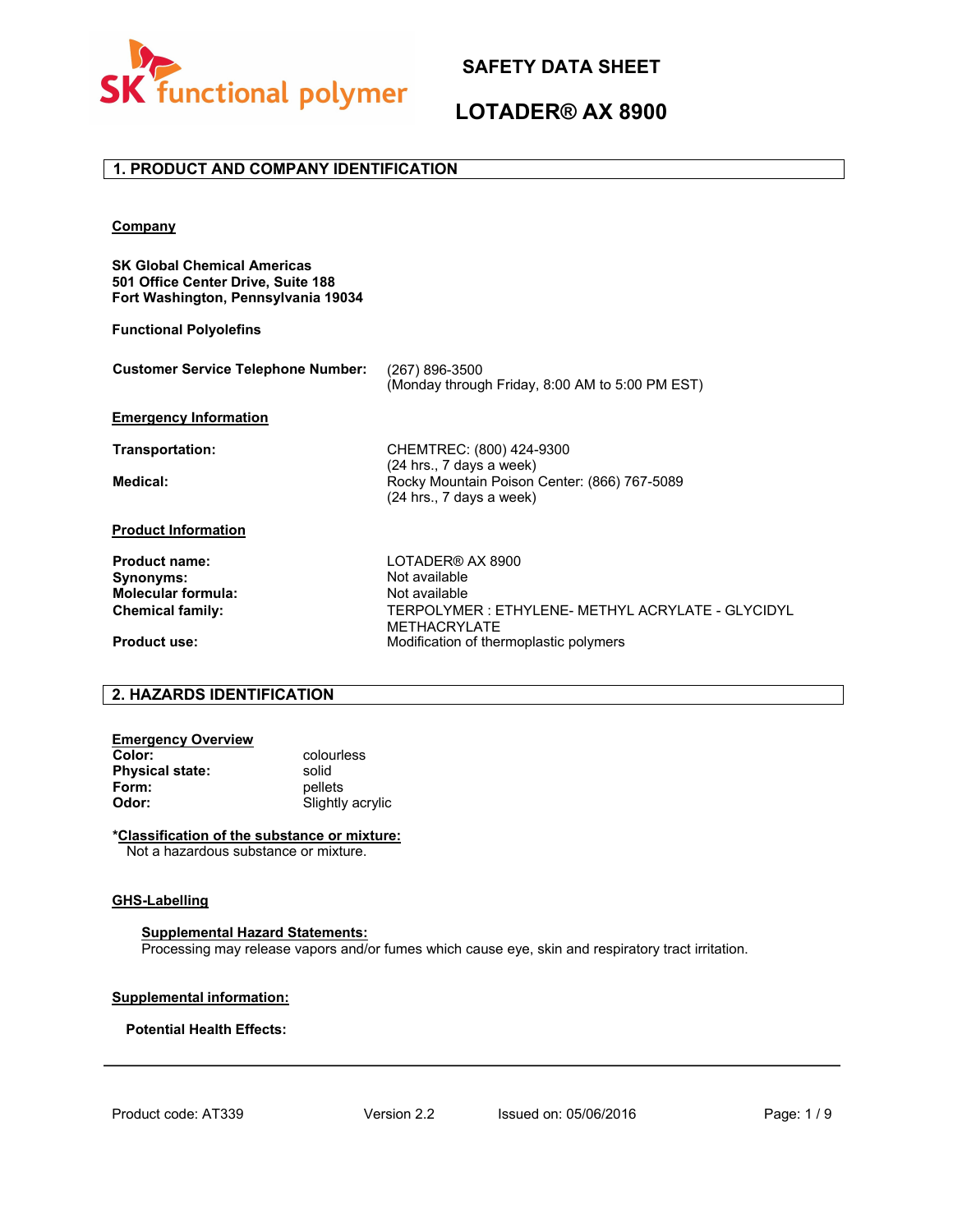

# **LOTADER® AX 8900**

The product, in the form supplied, is not anticipated to produce significant adverse human health effects. Contains polymer(s). Effects due to processing releases or residual monomer: Irritating to eyes, respiratory system and skin.

Prolonged or repeated exposure may cause: headache, drowsiness, nausea, weakness.(severity of effects depends on extent of exposure) .

#### **Other:**

Handle in accordance with good industrial hygiene and safety practice. (pellets/granules) This product may release fume and/or vapor of variable composition depending on processing time and temperature.

## **3. COMPOSITION/INFORMATION ON INGREDIENTS**

| <b>Chemical Name</b>                                                                                  | CAS-No.    | Wt/Wt        | <b>GHS Classification**</b> |
|-------------------------------------------------------------------------------------------------------|------------|--------------|-----------------------------|
| 2-Propenoic acid, 2-methyl-, oxiranylmethyl<br>ester, polymer with ethene and methyl 2-<br>propenoate | 51541-08-3 | $\leq$ 100 % | Not classified              |

\*\*For the full text of the H-Statements mentioned in this Section, see Section 16.

## **4. FIRST AID MEASURES**

#### **4.1. Description of necessary first-aid measures:**

#### **Inhalation:**

If inhaled, remove victim to fresh air.

#### **Skin:**

In case of contact, immediately flush skin with plenty of water. If molten polymer gets on the skin, cool rapidly with cold water. Do not peel solidified product off the skin. Obtain medical treatment for thermal burns. Remove material from clothing. Wash clothing before reuse. Thoroughly clean shoes before reuse.

#### **Eyes:**

Immediately flush eye(s) with plenty of water. Obtain medical treatment for thermal burns.

#### **Ingestion:**

If swallowed, DO NOT induce vomiting. Get medical attention. Never give anything by mouth to an unconscious person.

#### **4.2. Most important symptoms/effects, acute and delayed:**

For most important symptoms and effects (acute and delayed), see Section 2 (Hazard Statements and Supplemental Information) and Section 11 (Toxicology Information) of this SDS.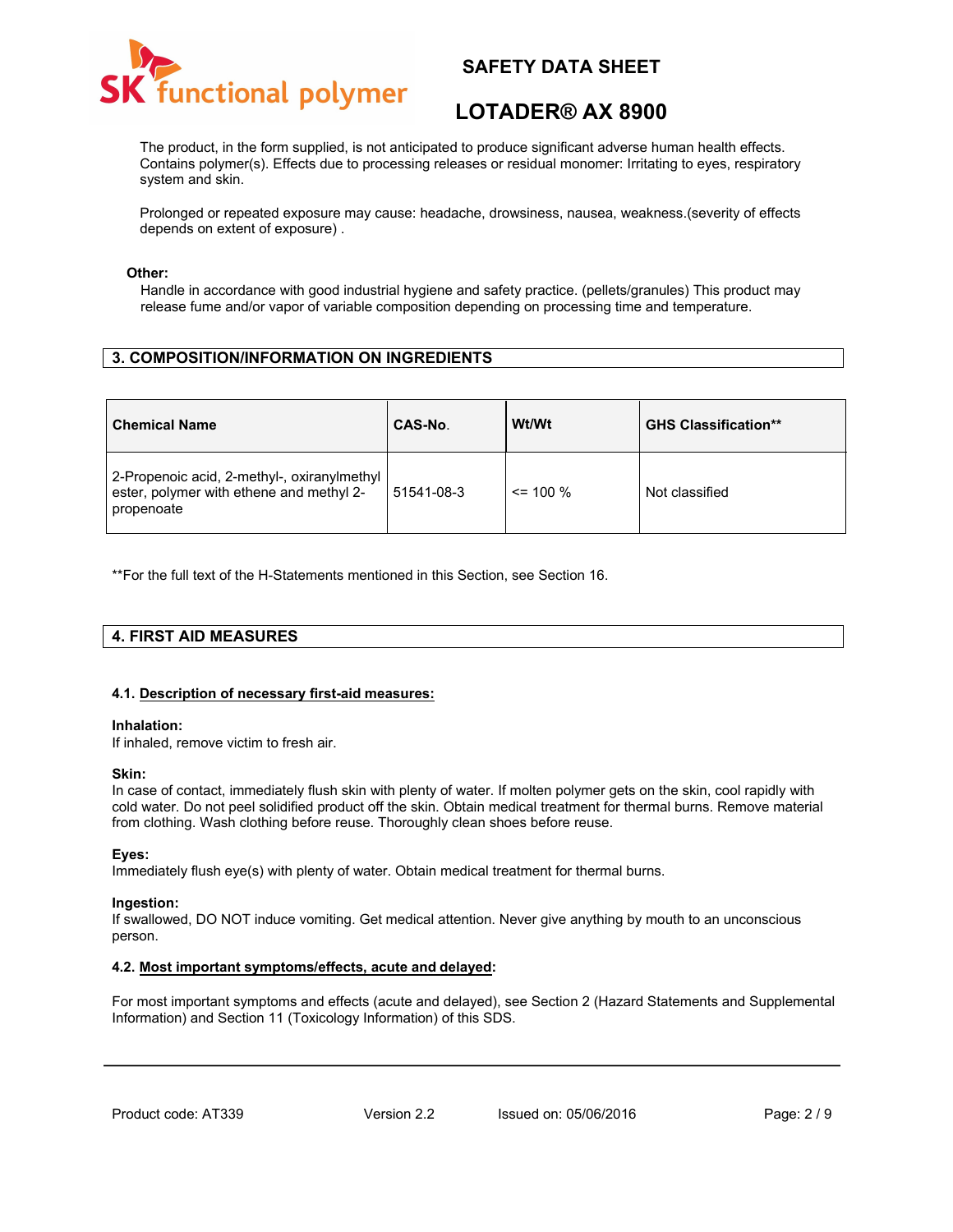

# **LOTADER® AX 8900**

### **4.3. Indication of immediate medical attention and special treatment needed, if necessary:**

Unless otherwise noted in Notes to Physician, no specific treatment noted; treat symptomatically.

## **5. FIREFIGHTING MEASURES**

#### **Extinguishing media (suitable):**

Water spray, Carbon dioxide (CO2), Foam, Dry chemical

#### **Protective equipment:**

Fire fighters and others who may be exposed to products of combustion should wear full fire fighting turn out gear (full Bunker Gear) and self-contained breathing apparatus (pressure demand / NIOSH approved or equivalent).

#### **Further firefighting advice:**

Fire fighting equipment should be thoroughly decontaminated after use.

#### **Fire and explosion hazards:**

When burned, the following hazardous products of combustion can occur: Carbon oxides Hazardous organic compounds

## **6. ACCIDENTAL RELEASE MEASURES**

### **Personal precautions, Emergency procedures, Methods and materials for containment/clean-up:**

Prevent further leakage or spillage if you can do so without risk. Ventilate the area. Sweep up and shovel into suitable properly labeled containers for prompt disposal. Possible fall hazard – floor may become slippery from leakage/spillage of product. Avoid dispersal of spilled material and runoff and contact with soil, waterways, drains and sewers. Consult a regulatory specialist to determine appropriate state or local reporting requirements, for assistance in waste characterization and/or hazardous waste disposal and other requirements listed in pertinent environmental permits.

#### **Protective equipment:**

Appropriate personal protective equipment is set forth in Section 8.

## **7. HANDLING AND STORAGE**

#### **Handling**

#### **General information on handling:**

Avoid breathing dust.

Avoid breathing processing fumes or vapors.

Handle in accordance with good industrial hygiene and safety practices. These practices include avoiding unnecessary exposure and removal of material from eyes, skin, and clothing.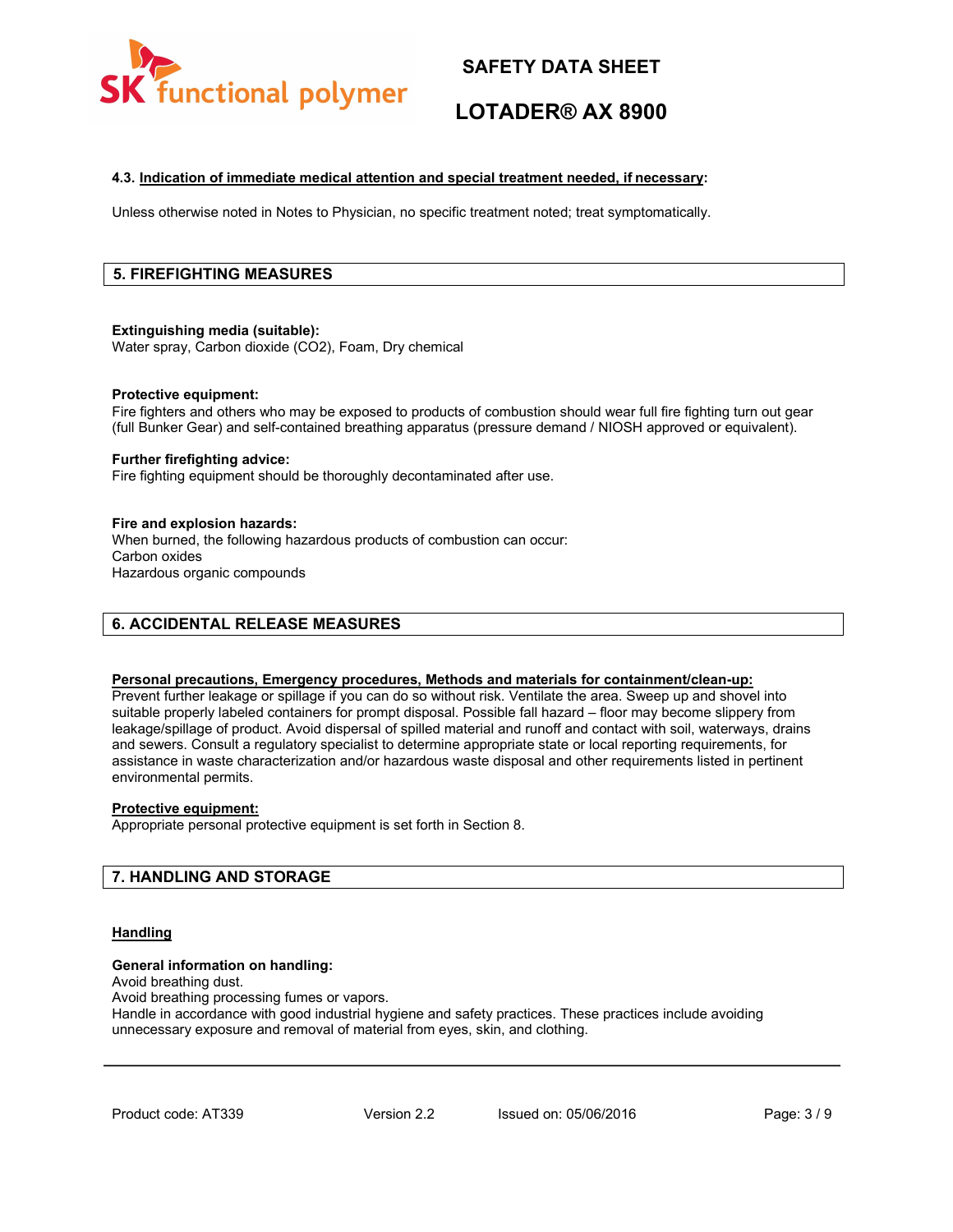

# **LOTADER® AX 8900**

#### **Storage**

#### **General information on storage conditions:**

Keep in a dry, cool place. Store in closed containers, in a secure area to prevent container damage and subsequent spillage.

**Storage stability – Remarks:** Stable under recommended storage conditions.

#### **Storage incompatibility – General:**

None known.

## **8. EXPOSURE CONTROLS/PERSONAL PROTECTION**

#### **Airborne Exposure Guidelines:**

#### **Particles Not Otherwise Specified / Nuisance Dust (Proprietary)**

US. ACGIH Threshold Limit Values

| Form:                 | Inhalable particles.  |
|-----------------------|-----------------------|
| Time weighted average | $10 \text{ ma/m}$ 3   |
| Form:                 | Respirable particles. |
| Time weighted average | $3 \text{ mg/m}$      |

US. OSHA Table Z-1 Limits for Air Contaminants (29 CFR 1910.1000)

**Form:** Respirable fraction.<br> **PEL:** 5 ma/m3  $5$  mg/m $3$ 

**Form:** Total dust<br>PEL: 15 ma/m3 15 mg/m3

#### US. OSHA Table Z-3 (29 CFR 1910.1000)

**Form:**<br>
Time weighted average **Respirable fraction.**<br>
15 millions of particle

**Form:** Total dust Time weighted average 50millions of particles per cubic foot of air

**Form:** Respirable fraction. Time weighted average 5 mg/m3

15millions of particles per cubic foot of air

**Form:** Total dust<br>Time weighted average Time weighted average and the state of the major of the Time weight of the Time of the Time Time of the Time of the Time of the Time of the Time of the Time of the Time of the Time Time weighted average

Only those components with exposure limits are printed in this section. Limits with skin contact designation above have skin contact effect. Air sampling alone is insufficient to accurately quantitate exposure. Measures to prevent significant cutaneous absorption may be required. Limits with a sensitizer designation above mean that exposure to this material may cause allergic reactions.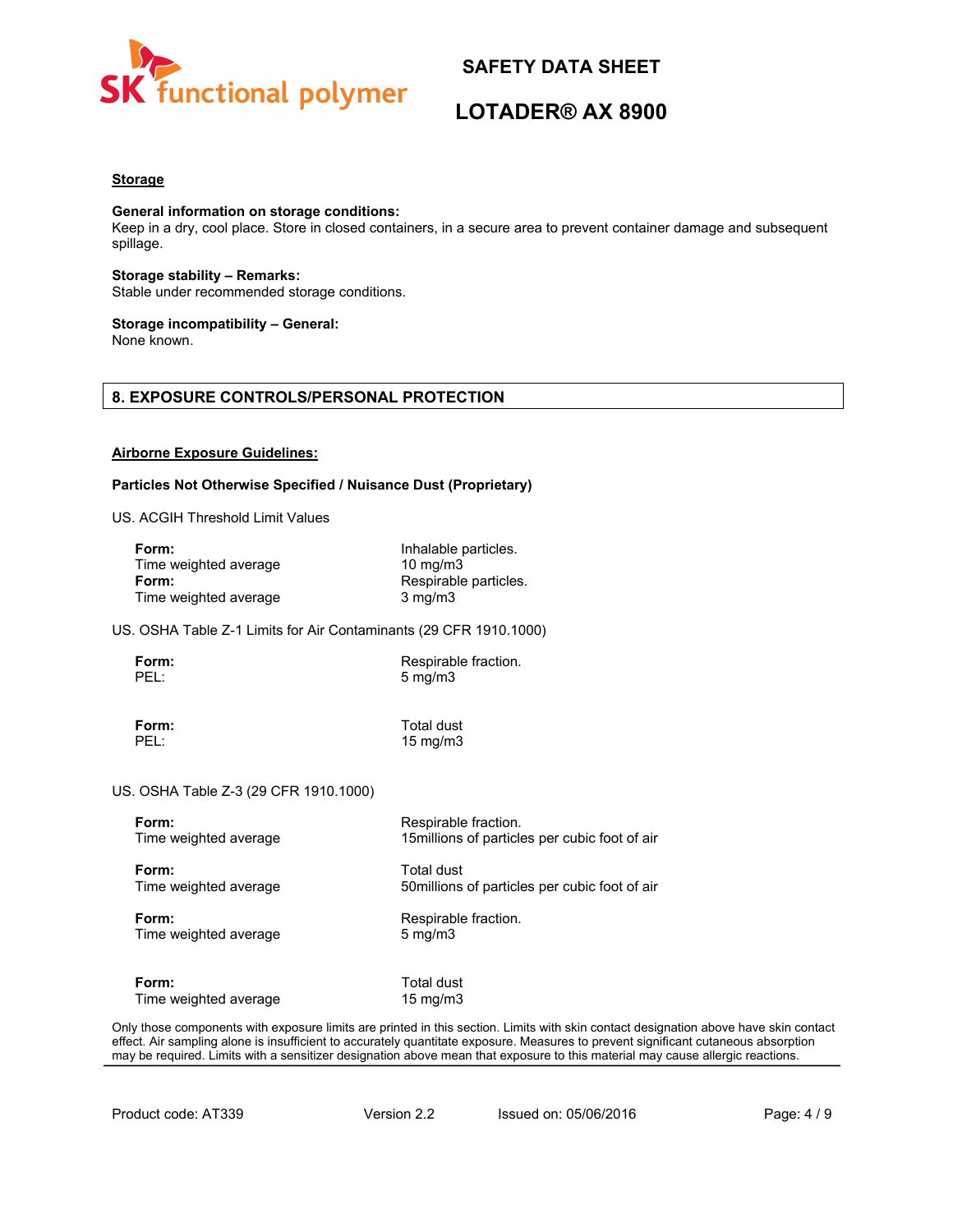

# **LOTADER® AX 8900**

#### **Engineering controls:**

Investigate engineering techniques to reduce exposures below airborne exposure limits or to otherwise reduce exposures. Provide ventilation if necessary to minimize exposures or to control exposure levels to below airborne exposure limits (if applicable see above).If practical, use local mechanical exhaust ventilation at sources of air contamination such as open process equipment.

#### **Respiratory protection:**

Avoid breathing dust. Avoid breathing processing fumes or vapors. Where airborne exposure is likely or airborne exposure limits are exceeded (if applicable, see above), use NIOSH approved respiratory protection equipment appropriate to the material and/or its components and substances released during processing. Consult respirator manufacturer to determine appropriate type equipment for a given application. Observe respirator use limitations specified by NIOSH or the manufacturer. For emergency and other conditions where there may be a potential for significant exposure or where exposure limit may be significantly exceeded, use an approved full face positive-pressure, self-contained breathing apparatus or positive-pressure airline with auxiliary self-contained air supply. Respiratory protection programs must comply with 29 CFR § 1910.134.

#### **Skin protection:**

Processing of this product releases vapors or fumes which may cause skin irritation. Wearing protective gloves is recommended. Wash hands and contaminated skin thoroughly after contact with processing fumes or vapors. Wash thoroughly after handling.

#### **Eye protection:**

Use good industrial practice to avoid eye contact. Processing of this product releases vapors or fumes which may cause eye irritation. Where eye contact may be likely, wear chemical goggles and have eye flushing equipment available.

| Color:                                 | colourless                |
|----------------------------------------|---------------------------|
| <b>Physical state:</b>                 | solid                     |
| Form:                                  | pellets                   |
| Odor:                                  | Slightly acrylic          |
| <b>Odor threshold:</b>                 | No data available         |
| <b>Flash point</b>                     | Not applicable            |
| <b>Auto-ignition</b><br>temperature:   | $> 842 °F$ ( $> 450 °C$ ) |
| Lower flammable limit<br>$(LFL)$ :     | Not applicable            |
| <b>Upper flammable limit</b><br>(UFL): | Not applicable            |
| pH:                                    | No data available         |
| Density:                               | 940 kg/m3                 |
| Vapor pressure:                        | No data available         |

## **9. PHYSICAL AND CHEMICAL PROPERTIES**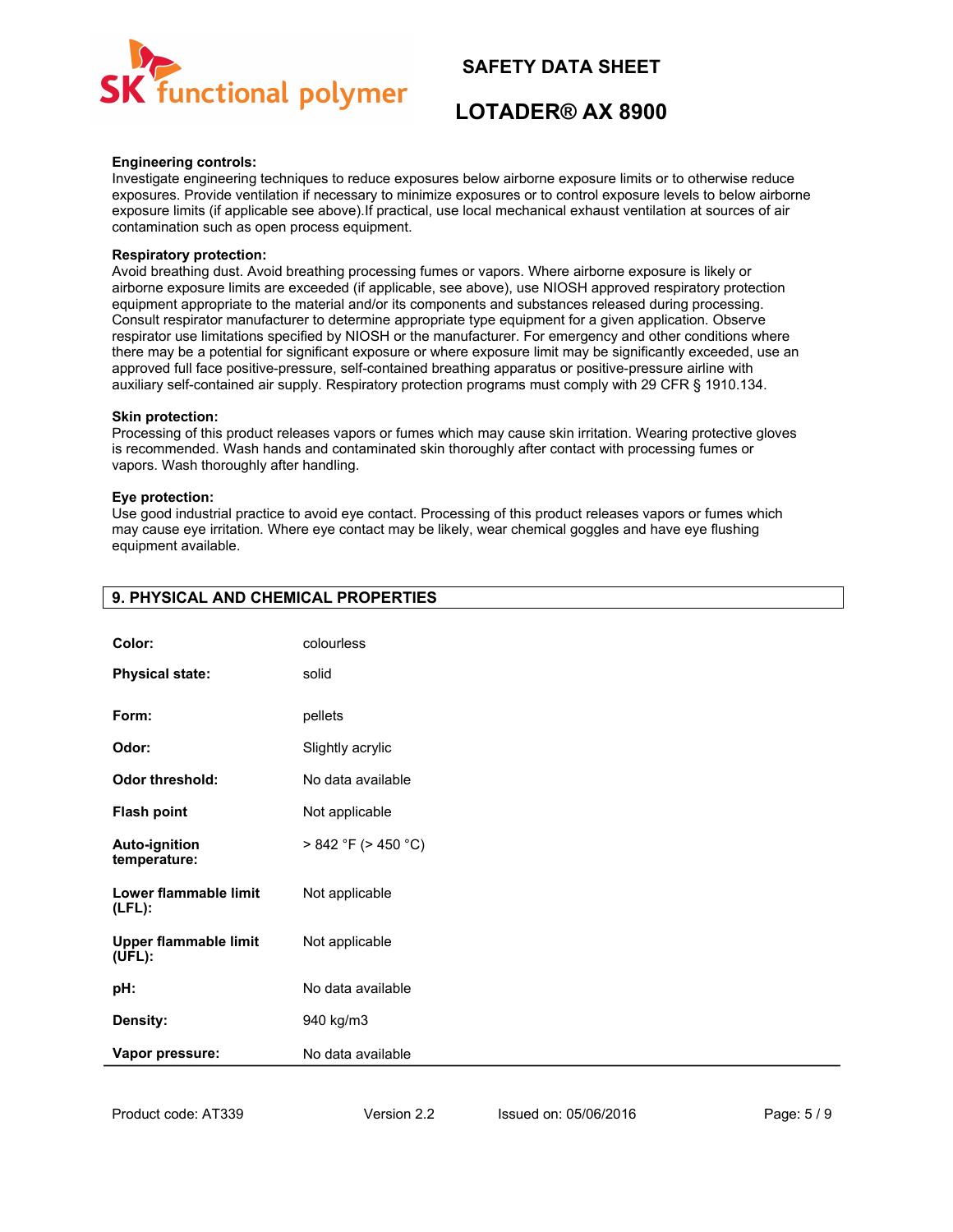

# **LOTADER® AX 8900**

| Vapor density:                         | No data available                   |
|----------------------------------------|-------------------------------------|
| <b>Boiling point/boiling</b><br>range: | No data available                   |
| Melting point/range:                   | 149 - 163 °F (65 - 73 °C)           |
| <b>Freezing point:</b>                 | No data available                   |
| <b>Evaporation rate:</b>               | No data available                   |
|                                        |                                     |
| Solubility in water:                   | Insoluble                           |
| Viscosity, dynamic:                    | No data available                   |
| Oil/water partition<br>coefficient:    | No data available                   |
| <b>Thermal</b><br>Decomposition:       | $>$ 572 °F ( $>$ 300 °C)            |
| Flammability:                          | See GHS Classification in Section 2 |

## **10. STABILITY AND REACTIVITY**

#### **Stability:**

The product is stable at normal handling and storage temperatures.

#### **Hazardous reactions:**

Hazardous polymerization does not occur.

## **Materials to avoid:**

None known.

#### **Conditions / hazards to avoid:**

Avoid storing in moist and warm conditions. (to maintain the technical properties of the product). See Hazardous Decomposition Products below.

#### **Hazardous decomposition products:**

Temperature exceeding 300 °C: Thermal decomposition giving toxic and corrosive products : Carbon oxides Hazardous organic compounds Acrylates

## **11. TOXICOLOGICAL INFORMATION**

Data on this material and/or its components are summarized below.

### **Data for 2-Propenoic acid, 2-methyl-, oxiranylmethyl ester, polymer with ethene and methyl 2 propenoate (51541-08-3)**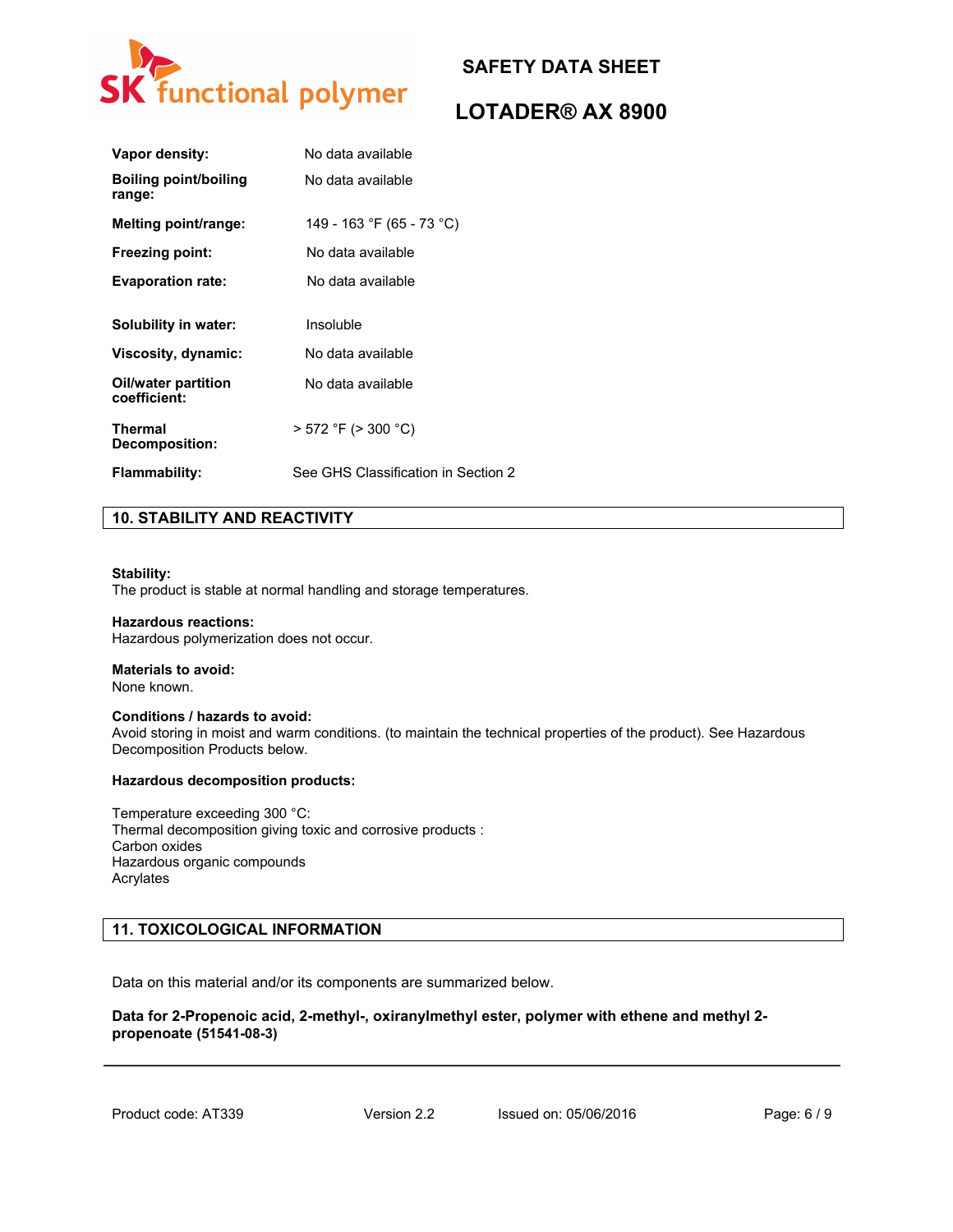

# **LOTADER® AX 8900**

## **Acute toxicity**

**Oral:**

No deaths occurred (Rat) LD0 > 2,000 mg/kg.

### **Other information**

The information presented is from representative materials with this Chemical Abstract Service (CAS) Registry number. The results vary depending on the size and composition of the test substance. Effects due to processing releases or residual monomer:

Possible cross sensitization with other acrylates and methacrylates

## **12. ECOLOGICAL INFORMATION**

#### **Chemical Fate and Pathway**

No data are available.

#### **Ecotoxicology**

No data are available.

## **13. DISPOSAL CONSIDERATIONS**

#### **Waste disposal:**

Where possible recycling is preferred to disposal or incineration. If recycling is not an option, incinerate or dispose of in accordance with federal, state, and local regulations. Pigmented, filled and/or solvent laden product may require special disposal practices in accordance with federal, state and local regulations. Consult a regulatory specialist to determine appropriate state or local reporting requirements, for assistance in waste characterization and/or hazardous waste disposal and other requirements listed in pertinent environmental permits. Note: Chemical additions to, processing of, or otherwise altering this material may make this waste management information incomplete, inaccurate, or otherwise inappropriate. Furthermore, state and local waste disposal requirements may be more restrictive or otherwise different from federal laws and regulations.

## **14. TRANSPORT INFORMATION**

#### **US Department of Transportation (DOT):** not regulated

#### **International Maritime Dangerous Goods Code (IMDG):** not regulated

| <b>15. REGULATORY INFORMATION</b>       |               |                                                                  |
|-----------------------------------------|---------------|------------------------------------------------------------------|
| <b>Chemical Inventory Status</b>        |               |                                                                  |
| EU. EINECS                              | <b>EINECS</b> | Conforms to                                                      |
| United States TSCA Inventory            | <b>TSCA</b>   | The components of this product are all on<br>the TSCA Inventory. |
| Canadian Domestic Substances List (DSL) | DSL           | All components of this product are on<br>the Canadian DSL        |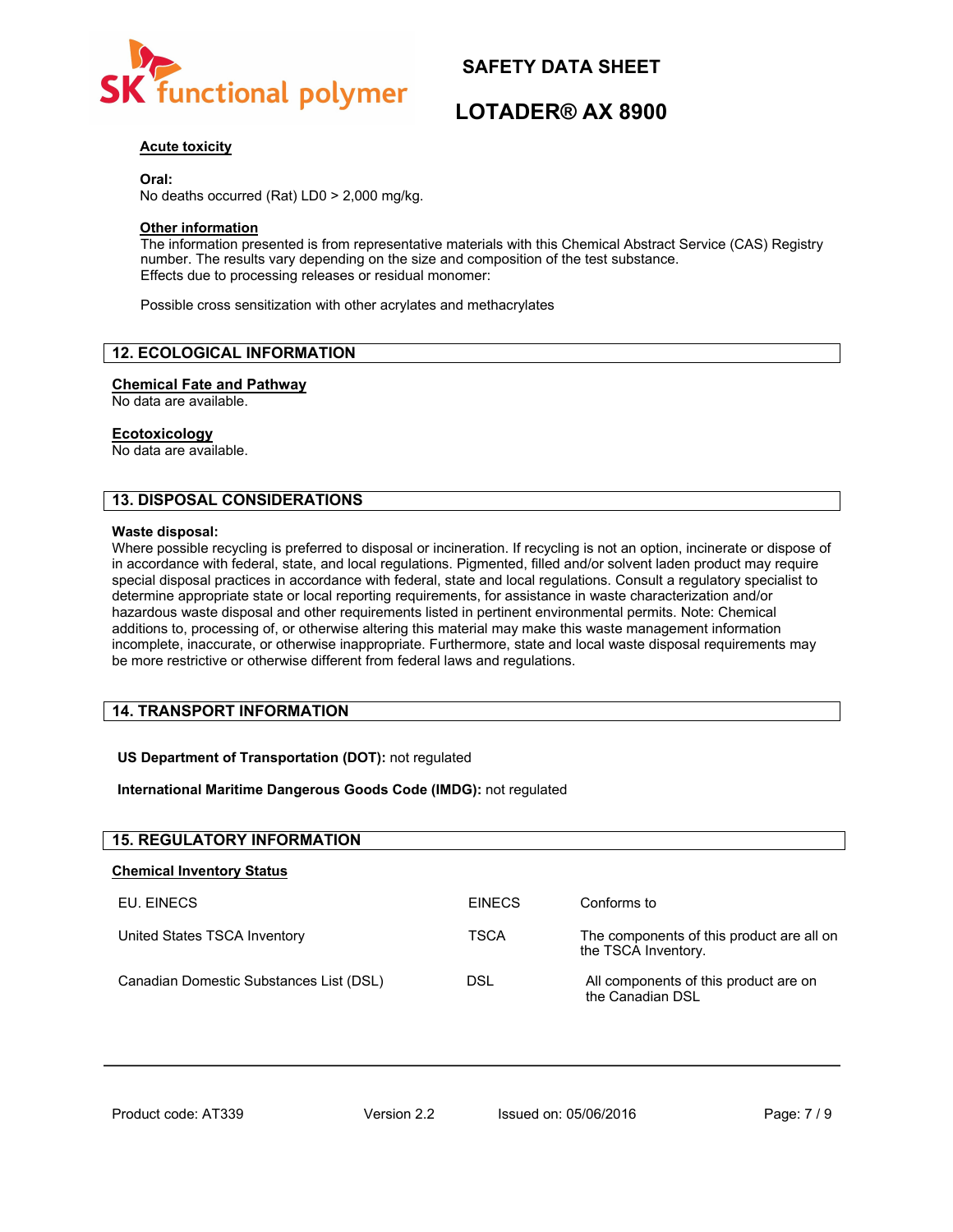

# **LOTADER® AX 8900**

| China. Inventory of Existing Chemical Substances in<br>China (IECSC)  | IECSC (CN)  | Conforms to |
|-----------------------------------------------------------------------|-------------|-------------|
| Japan. ENCS - Existing and New Chemical<br>Substances Inventory       | ENCS (JP)   | Conforms to |
| Japan. ISHL - Inventory of Chemical Substances                        | ISHL (JP)   | Conforms to |
| Korea. Korean Existing Chemicals Inventory (KECI)                     | KECI (KR)   | Conforms to |
| Philippines Inventory of Chemicals and Chemical<br>Substances (PICCS) | PICCS (PH)  | Conforms to |
| Australia Inventory of Chemical Substances (AICS)                     | <b>AICS</b> | Conforms to |

#### **United States – Federal Regulations**

#### **SARA Title III – Section 302 Extremely Hazardous Chemicals:**

The components in this product are either not SARA Section 302 regulated or regulated but present in negligible concentrations.

#### **SARA Title III - Section 311/312 Hazard Categories:**

No SARA Hazards

#### **SARA Title III – Section 313 Toxic Chemicals:**

This material does not contain any chemical components with known CAS numbers that exceed the threshold (De Minimis) reporting levels established by SARA Title III, Section 313.

#### **Comprehensive Environmental Response, Compensation, and Liability Act (CERCLA) - Reportable Quantity (RQ):**

The components in this product are either not CERCLA regulated, regulated but present in negligible concentrations, or regulated with no assigned reportable quantity.

#### **United States – State Regulations**

#### **New Jersey Right to Know**

No components are subject to the New Jersey Right to Know Act.

#### **Pennsylvania Right to Know**

Chemical name CAS-No. 2-Propenoic acid, 2-methyl-, oxiranylmethyl ester, polymer with ethene and methyl 2-propenoate 51541-08-3

#### **California Prop. 65**

This product does not contain any chemicals known to the State of California to cause cancer, birth defects, or any other reproductive defects.